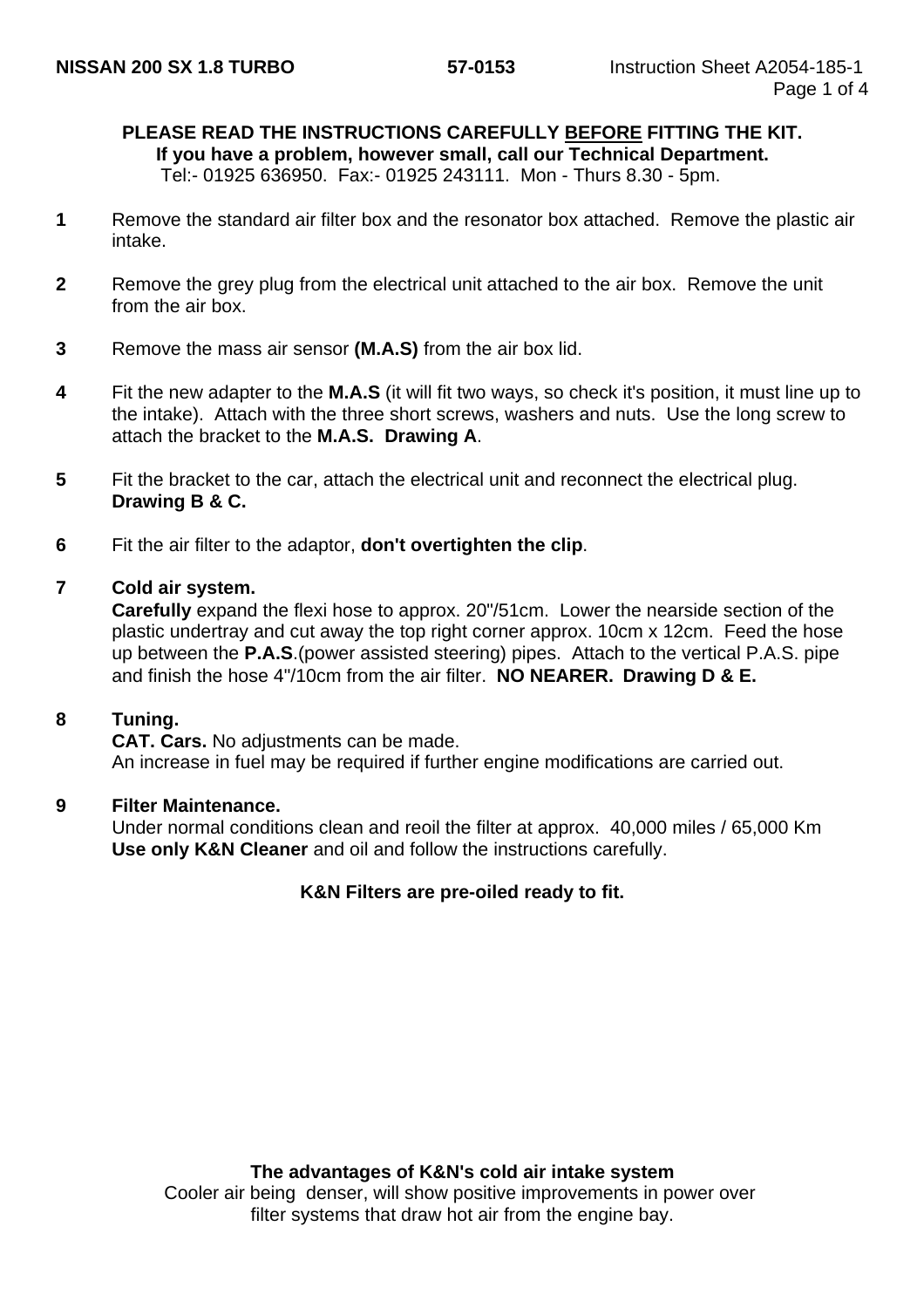#### **This Kit Should Contain :-**

1 x Air filter.

1 x Hose Clip #48.

1 x Instruction sheet.

1 x Cold air hose assembly.

1 x Flanged adaptor.

- 1 x Instruction pack:-
	- 1 x Filter maintenance sheet.
	- 1 x K&N window sticker.
	- 1 x Million mile warranty card.
	- 1 x Leaflet.
- 1 x Fixing kit containing :-
	- 1 x Bracket
	- 4 x M8 x 32 metal washers.
	- 1 x M8 x 25 hex screw.
	- 4 x M6 x 25 metal washers.
	- 2 x M6 x 20 hex screws.
	- 3 x M6 x 16 hex screws.
	- 1 x 8mm spring washer.
	- 5 x 6mm spring washers.
	- 5 x M6 hex nuts.
	- 1 x M8 hex nut.
	- 2 x Plastic cable ties (35cm long).

# Gently tighten the hose clip to the point where

the filter will just rotate on the pipe or intake flange Reposition the K&N logo straight, then **give the clip two turns i.e. 360 , no more.**

**IMPORTANT INSTRUCTIONS FOR ROUND ENTRY CLAMP ON AIR FILTERS**

### **FITTING YOUR OWN 57i KIT**

If not, **it is essential** that the person fitting the kit (e.g. mechanic) **carefully follows these particular instructions** even if he has fitted K&N kits before. This will save you both time and money. Kits incorrectly fitted may show a loss in performance e.g. the positioning of the essential cold air hose, (flexi expandable and rubber hoses are used).

**A final check** under the bonnet, by yourself, with the instructions, would seem sensible.

#### **PLEASE NOTE**

On some Turbo cars there can be an increase in noise levels on decelaration once the airbox has been removed. This is normal.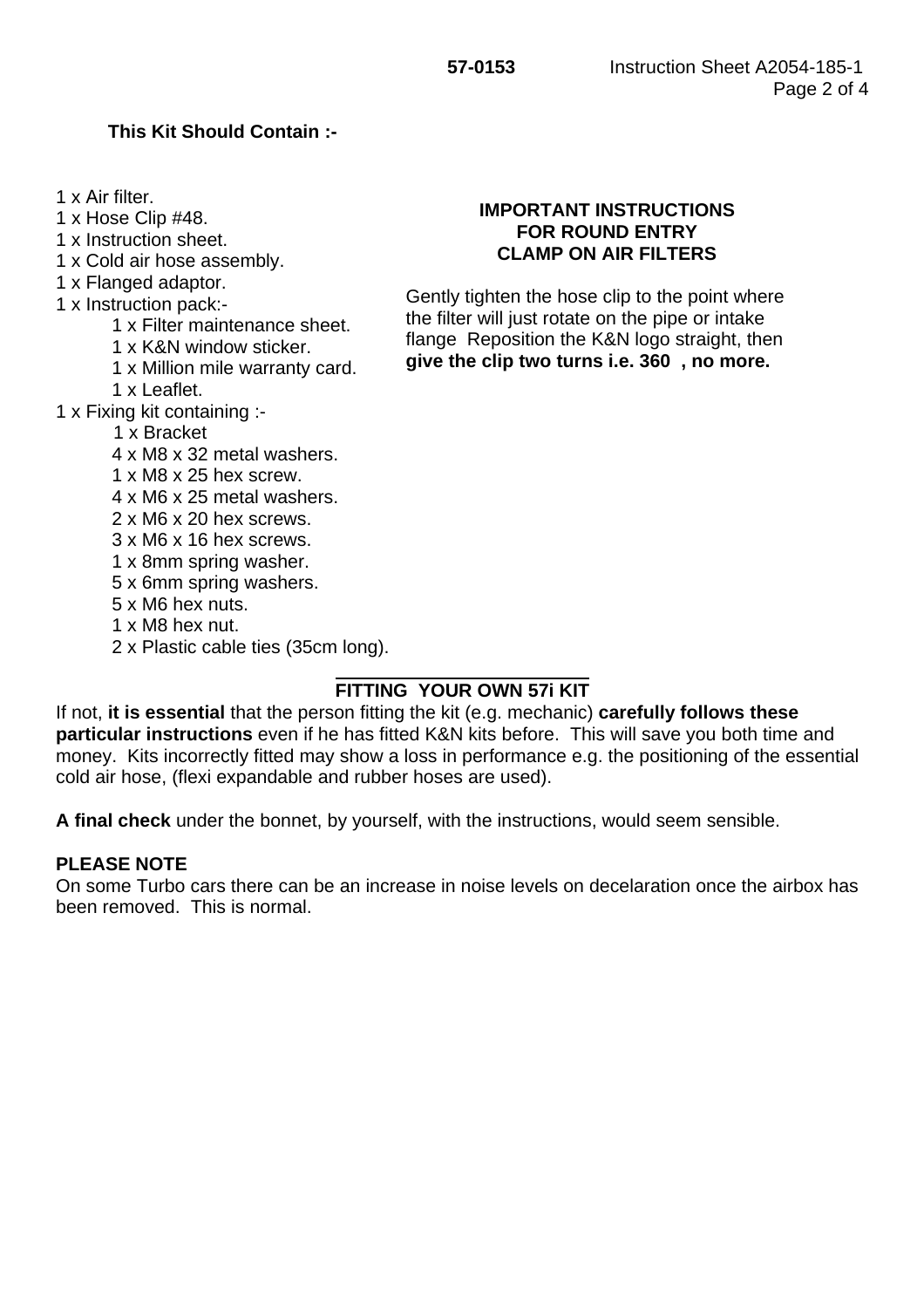

pulley NEARSIDE VIEW cable tie